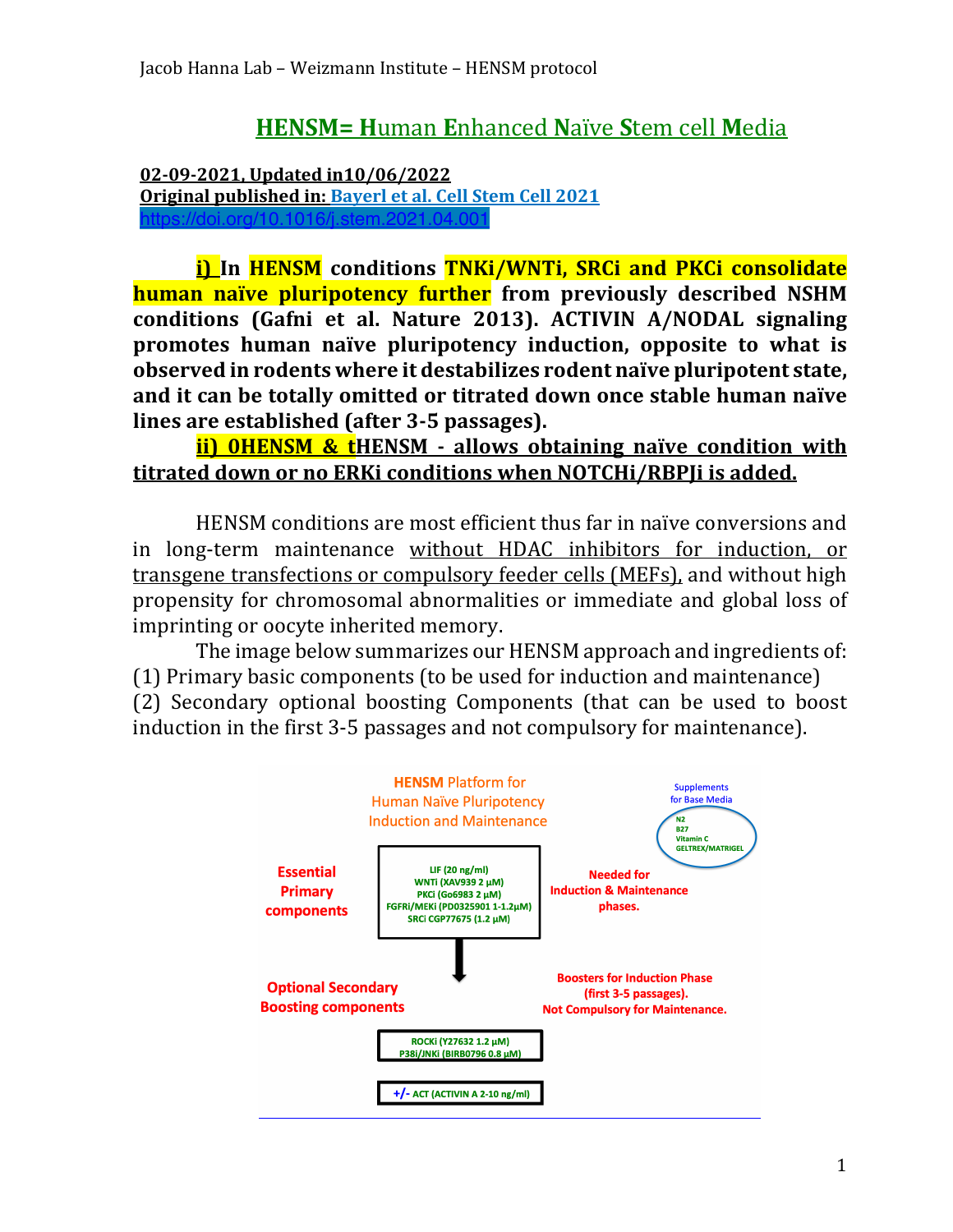### **E**nhanced NHSM Composition = *(feeder and feeder free compatible)*: **HENSM Primary Cytokines + inhibitors:** 1:1 mix of Neurobasal (Invitrogen 21103-049) and  $DMEM/F12$  (Invitrogen 21331) – 470ml Pen-strep **5ml** (Biological Industries 03-033-1B) - Glutamax - **5m**l (Invitrogen 35050061) NEAA - 5ml (Biological Industries 01-340-1B) Sodium Pyruvate- **5ml** (Biological Industries 03-042-1B) **10ml** B27 supplement: Invitrogen 17504-044 or Xenofree A1486701 or in-house made L-ascorbic acid 2-phosphate  $(Sigma - A8960)$  (50 μg/ml final concentration) (1 vial) Geltrex (Invitrogen A1413202/A1413302) or Matrigel **- 1ml** rapidly in media **(0.2% final conc.)** N2 comp.<sup>%</sup> - Insulin (Sigma I-1882) - 5mg insulin per bottle (10microg/ml final concentration) N2 comp.<sup>%</sup> - Apo-transferrin (Sigma T-1147), 50 μg/ml final concentration - N2 comp.**% -** Progesterone (Sigma P8783), 0.02 μg/ml final concentration; N2 comp.<sup>%</sup> - Putrescine (Sigma P5780), 16 μg/ml final concentration N2 comp.<sup>%</sup> - Sodium selenite (Sigma S5261), add 5 μL of 3 mM stock solution per 500ml. **Essential Primary Basic components** (needed for both induction and maintenance): 1) LIF (in house produced or *Peprotech*  $300-05$ ) – **20ng/ml** final (1 vial=50 $\mu$ L) - 2) WNTi: *TNKi = XAV939 (Sigma X3004) -* **2μM** final (**0.5 vial** = **50**μL) or IWP2 *-* **2μM** final **3**) PKCi Go6983 (*Axon 2466*) – **2μM** final (1 vial=50μL) 4) FGFRi / MEK1/2i / ERK1/2i - PD0325901 (*Axon 1408*) – **1-1.2μM** final (1-1.2 vial=50-60μL) - *5)* SRCi CGP77675 *(Axon 2097)* – **1.2μM** (1.2 vial=60μL) ---------------------------------- **Optional Secondary Boosters** (Optional for maintenance, and **great boosters** for **induction** phase (first 3-5 passages)): 5) ROCKi Y27632 (*Axon* 1683) – **1.2μM** (60μL include upon assembling media)\*\*\* 6) P38i/JNKi BIRB0796 (*Axon* 1358) – **0.8µM** final  $(0.4 \text{ vial} = 20 \mu L)^*$ ---------------------------------- 7)  $+/-$  ACTIVIN A – (Peprotech 120-14E) – 2-10 ng/ml final\*\*.

*-\*\*\* When passaging cells, you use additional freshly added Y27632 ROCKi 5μM for first 24h after splitting, as it further enhances*  **cloning and survival efficiency.** 

*- \*\*Although not compulsory, supplementation of ACTIVIN A during initial phases of primed to naïve reversion (10ng/ml), greatly enhances efficiency of naïve PSC clone recovery both in feeder containing and feeder free conditions for the first 3-5 passages, and then it can be omitted or titrated down to 5ng/ml or 2ng/ml. For many lines-PD0325901 concentration increase from 1 to 1.2 uM is preferable to remove heterogeneity. Alternatively, FGFRi PD170374 at 0.2 μM final concentration can be added in addition to 1μM ERKi PD032590 used. The latter ACTIVIN and MEKi/FGFRi <u>optimizations tend to improve human blastoid formation protocol outcome.*</u>

<sup>-\*</sup> Although not compulsory, supplementation of ROCKi and P38i during initial phases of primed to naïve reversion, greatly enhances efficiency of naïve PSC clone recovery both in feeder containing and feeder free conditions for the first 3-5 passages. - *Change media every* 24-48h. *Media is stable for 10 days in 4C*.-Cells should be ideally expanded on plates coated with 1% GELTREX (Thermo A1413202/ A1413302) or 1% Matrigel or Biolaminin511 (5μg/ml) or MEF/gelatin coated plates. - Cells are expanded in 5% O2, but also possible in 20% O2.

**TryplE** (1X) is optimal for single cell passaging (3ml per 10c"m dish, 1ml per 6 well - for 4-6 min at 37C). Rapid 0.05% trypsinization  $(0.5-1 \text{ min} \& 37C)$  is optimal for passaging as small clumps. Longer  $0.05\%$  trypsinization for 3-5 minutes  $@37$ is optimal for microinjection into as the cells come out less sticky. Centrifuge  $@4$  min x 1300RPM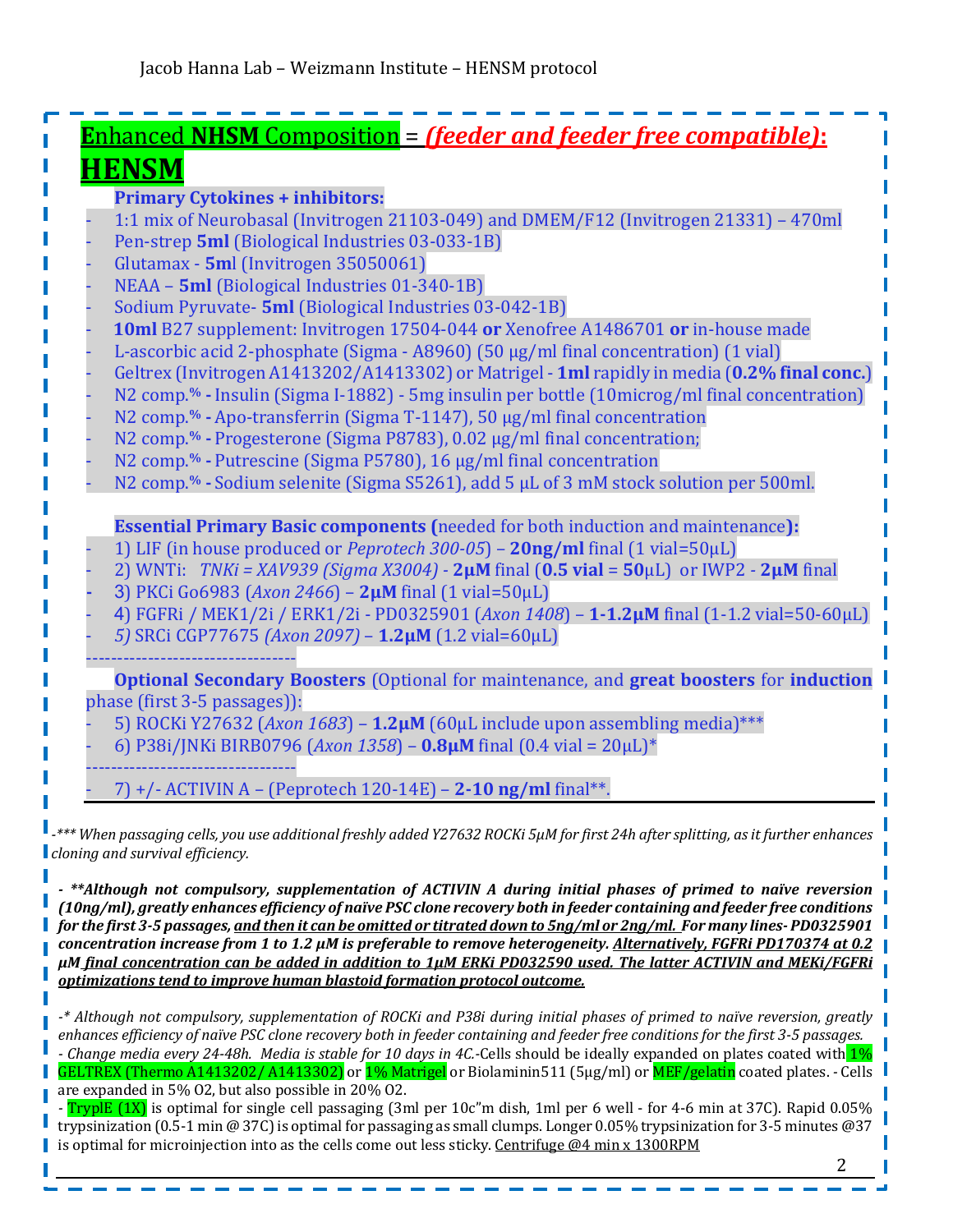| <u>Enhanced NHSM Composition with low or no ERKi:</u>                                                                                                                                                                                                                                                                                                                                                                                                                                                                                                                                                                                                                                                                                                                                                                                                                             |
|-----------------------------------------------------------------------------------------------------------------------------------------------------------------------------------------------------------------------------------------------------------------------------------------------------------------------------------------------------------------------------------------------------------------------------------------------------------------------------------------------------------------------------------------------------------------------------------------------------------------------------------------------------------------------------------------------------------------------------------------------------------------------------------------------------------------------------------------------------------------------------------|
| <b>HENSM / OHENSM</b>                                                                                                                                                                                                                                                                                                                                                                                                                                                                                                                                                                                                                                                                                                                                                                                                                                                             |
| <b>Primary Cytokines + inhibitors:</b>                                                                                                                                                                                                                                                                                                                                                                                                                                                                                                                                                                                                                                                                                                                                                                                                                                            |
| 1:1 mix of Neurobasal (Invitrogen 21103-049) and DMEM/F12 (Invitrogen 21331) - 470ml<br>Pen-strep 5ml (Biological Industries 03-033-1B)                                                                                                                                                                                                                                                                                                                                                                                                                                                                                                                                                                                                                                                                                                                                           |
| Glutamax - 5ml (Invitrogen 35050061)                                                                                                                                                                                                                                                                                                                                                                                                                                                                                                                                                                                                                                                                                                                                                                                                                                              |
| NEAA - 5ml (Biological Industries 01-340-1B)<br>Sodium Pyruvate- 5ml (Biological Industries 03-042-1B)                                                                                                                                                                                                                                                                                                                                                                                                                                                                                                                                                                                                                                                                                                                                                                            |
| 10ml B27 supplement: Invitrogen 17504-044 or Xenofree A1486701 or in-house made<br>L-ascorbic acid 2-phosphate (Sigma - A8960) (50 µg/ml final concentration) (1 vial)<br>Geltrex (Invitrogen A1413202/A1413302) or Matrigel- add 1ml rapidly (0.2% final conc.)<br>N2 comp.% - Insulin (Sigma I-1882) - 5mg insulin per bottle (10microg/ml final concentration)<br>N2 comp.% - Apo-transferrin (Sigma T-1147), 50 µg/ml final concentration<br>N2 comp.% - Progesterone (Sigma P8783), 0.02 µg/ml final concentration;<br>N2 comp.% - Putrescine (Sigma P5780), 16 µg/ml final concentration                                                                                                                                                                                                                                                                                    |
| N2 comp.% - Sodium selenite (Sigma S5261), add 5 µL of 3 mM stock solution per 500ml.                                                                                                                                                                                                                                                                                                                                                                                                                                                                                                                                                                                                                                                                                                                                                                                             |
| <b>Essential Primary Basic components (needed for both induction and maintenance):</b><br>1) LIF (in house produced or Peprotech 300-05) - 20ng/ml final (1 vial=50µL)<br>2) WNTi: TNKi = XAV939 (Sigma X3004) - $2\mu$ M final (0.5 vial = $50\mu$ L) or IWP2 - $2\mu$ M final<br>3) NOTCHi/RBPJi DBZ (Axon 1488) - 0.15µM final (0.5 vial - 25µL)<br>4) PKCi Go6983 (Axon 2466) - 2μM final (1 vial= 50μL)<br>5) SRCi CGP77675 (Axon 2097) - 1.2μM (1.2 vial=60μL)<br>6) FGFRi/MEKi PD0325901 (Axon 1408) - 0μM (for <b>OHENSM</b> ) or 0.33 μM final (for tHENSM)                                                                                                                                                                                                                                                                                                              |
|                                                                                                                                                                                                                                                                                                                                                                                                                                                                                                                                                                                                                                                                                                                                                                                                                                                                                   |
| Optional Secondary Boosters (Optional for maintenance, and rather great boosters for<br>induction phase (first 3-5 passages)):<br>7) ROCKi Y27632 (Axon 1683) - $1.2 \mu M$ (60 $\mu$ L include upon assembling media)**                                                                                                                                                                                                                                                                                                                                                                                                                                                                                                                                                                                                                                                          |
| 8) P38i/JNKi BIRB0796 (Axon 1358) - $0.8\mu$ M final (0.40 vial = $20\mu$ L)                                                                                                                                                                                                                                                                                                                                                                                                                                                                                                                                                                                                                                                                                                                                                                                                      |
| 9) +/- ACTIVIN A (Peprotech 120-14E) - 2-10ng/ml final*.                                                                                                                                                                                                                                                                                                                                                                                                                                                                                                                                                                                                                                                                                                                                                                                                                          |
| <b>** When passaging cells, you can use <u>additional freshly</u> added</b> Y27632 ROCKi 5µM for first 24h <u>after</u>                                                                                                                                                                                                                                                                                                                                                                                                                                                                                                                                                                                                                                                                                                                                                           |
| splitting, as it further enhances cloning and survival efficiency.<br>- Change media every 24h for better results, but 48h is possible!!<br>- Fully assembled media is stable for up to 10 days at 4C.<br>- tHENSM: ERKi PD0325901 is 0.33 $\mu$ M. OHENSM no-ERKi: PD0325901 = 0 $\mu$ M<br>- *Although not compulsory, supplementation of ACTIVIN A during initial phases of primed to naïve reversion<br>(10ng/ml), greatly enhances efficiency of naïve PSC clone recovery both in feeder containing and feeder free conditions<br>for the first 3-5 passages, and then it can be omitted or titrated down to 5ng/ml or 2ng/ml.<br>- Cells should be ideally expanded on plates coated with 1% GELTREX (Thermo A1413202/ A1413302) or 1%<br>Matrigel or Biolaminin511 or MEF/gelatin coated plates.<br>- Cells are expanded preferably in 5% 02, but also possible in 20% 02. |
| - TryplE (1x) is optimal for single cell passaging (3ml per 10c"m dish, 1ml per 6 well - for 4-6 min at 37C). Rapid<br>0.05% trypsinization (0.5-1 min @ 37C) is optimal for passaging as small clumps. Longer 0.05% trypsinization for<br>3-5 minutes @37 is optimal for microinjection into as the cells come out less sticky. Centrifuge @4 min x 1300RPM                                                                                                                                                                                                                                                                                                                                                                                                                                                                                                                      |

a ser en en en en en en en en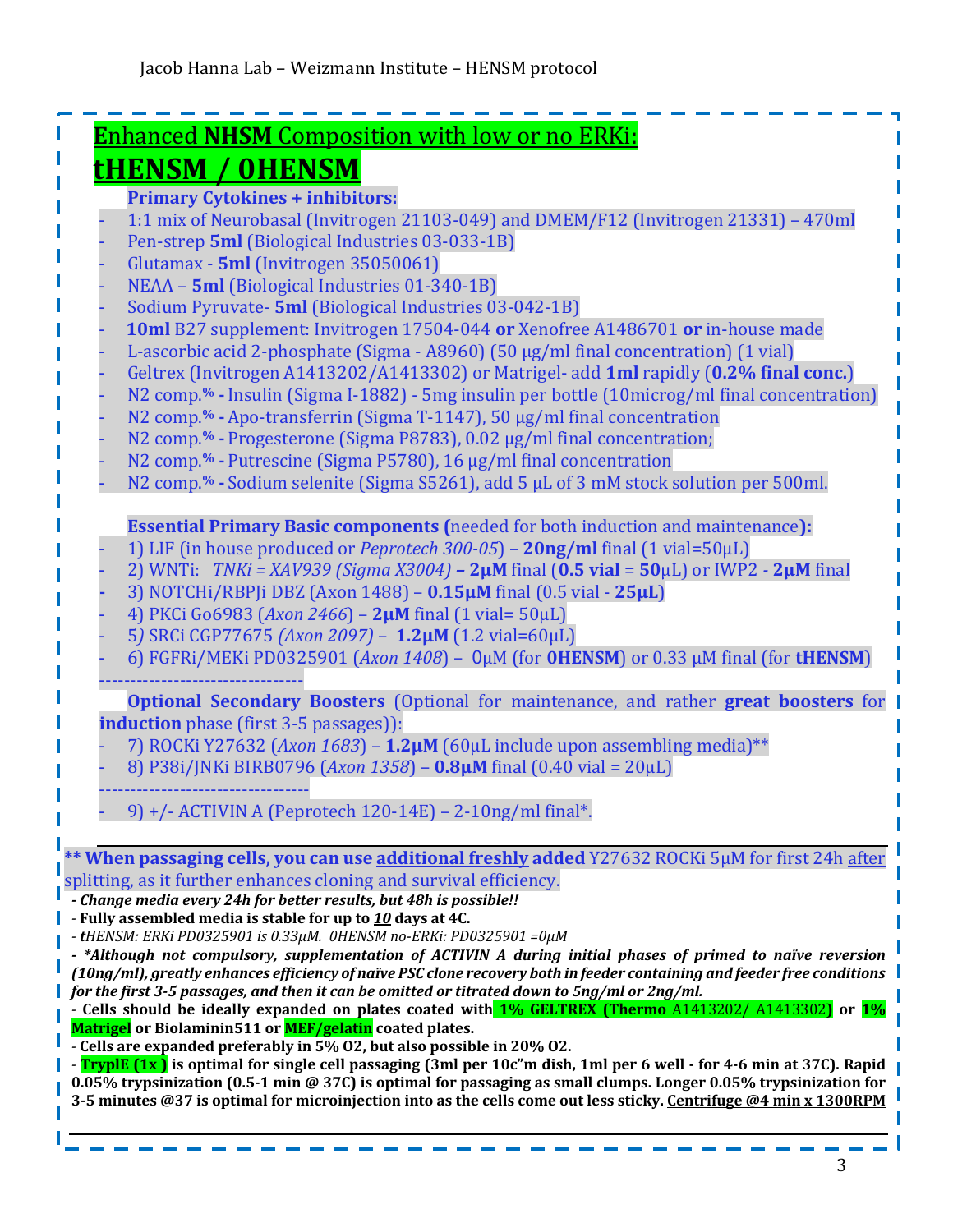# **Comments, explanations, FAQs and tips:**

#### **- Human naïve cells expanded in HENSM can give rise also to human TSCs, nPRE cells (XEN cells) and human PGCs as we show in Bayerl et al. Cell Stem Cell 2021, as well** as to human Blastoids formation (e.g. via Kagawa et al. Nature 2021 protocol).

- To convert your already established primed hESCs and iPSCs, simply apply the media and start passaging the cells poly-clonally, as the naïve pluripotent cells take over within 2-5 passages. Acquisition and consolidation of most naïve features occurs within 10-14 days. To get experience for the cells by new users, we recommend converting 2-3 lines simultaneously on feeder and feeder-free conditions.

- TrypLE 1X solution (# 12604 Invitrogen) is used for passaging, we apply 3ml on 10c"m dish for 4-6 minutes at 37C, then aspirate the TrypLE, add 5ml PBS and resuspended the cells. Cells are detached by gentle pipetting.

- % Ready-made **N2 supplement (Invitrogen - 17502-048)** can be used instead of the 5 individual components (N2 comp. = Insulin, Apo-transferrin, Progesterone, Sodium selenite, Putrescine).

**-**Go6983 has red fluorescence signal, so pre-washing of cells before analysis should be applied. Remarkably, we note it down-regulates Mbd3-Gatad2a expression in **mouse pluripotent cells and during reprogramming.** 

-- \*\* On Feeder cells, the cells are tolerant to PERMANENT 1-5 *μM* Y27632 ROCK inhibition (basically indefinitely without differentiating). - Permanent high concentration >2.5 *μM* of Y27632 ROCKi CANNOT be used in feeder free condition maintenance. Thus, use  $1-2 \mu M$ freshly or permanently added Y27632 is recommended (but not essential).

<sup>- \*\*</sup> After splitting, *Y27632 5-10 μM (total conc.) can be used only 24h after splitting the cells.* 

*- \*\** During iPSC reprogramming continuous Y27632 5*μM* ROCKi is recommended (at least during first 7 days).

- Supplementing naïve media with 0.2% Geltrex (Invitrogen A1413202/A1413302) or Growth Factor Reduced Matrigel (BD- FAL356231) [add 1ml in assembled media  $(0.2\%$ final concentration)] has a dramatic influence on boosting naïve features and homogeneity among colonies and different PSC lines. We find Geltrex is slightly more favorable than Matrigel (particularly in no ACTIVIN conditions).

- Unlike in rodents where WNT signaling and nuclear Beta Catenin promotes naïve pluripotency, in humans this leads to an opposite effect. Thus, we use WNTi in HENSM versions: 1) Porcupine inhibitors (like IWP2 –  $2\mu$ M final) are potent WNT inhibitors in human PSCs. 2) The use of inducer/stabilizer of AXIN complex (abbreviated as AXINs) through inhibition of Tankyrase (TNKi) (e.g., IWR1 5μM final concentration or XAV939 2μM final) induces cytoplasmic WNT/beta-catenin retention at the expense of its nuclear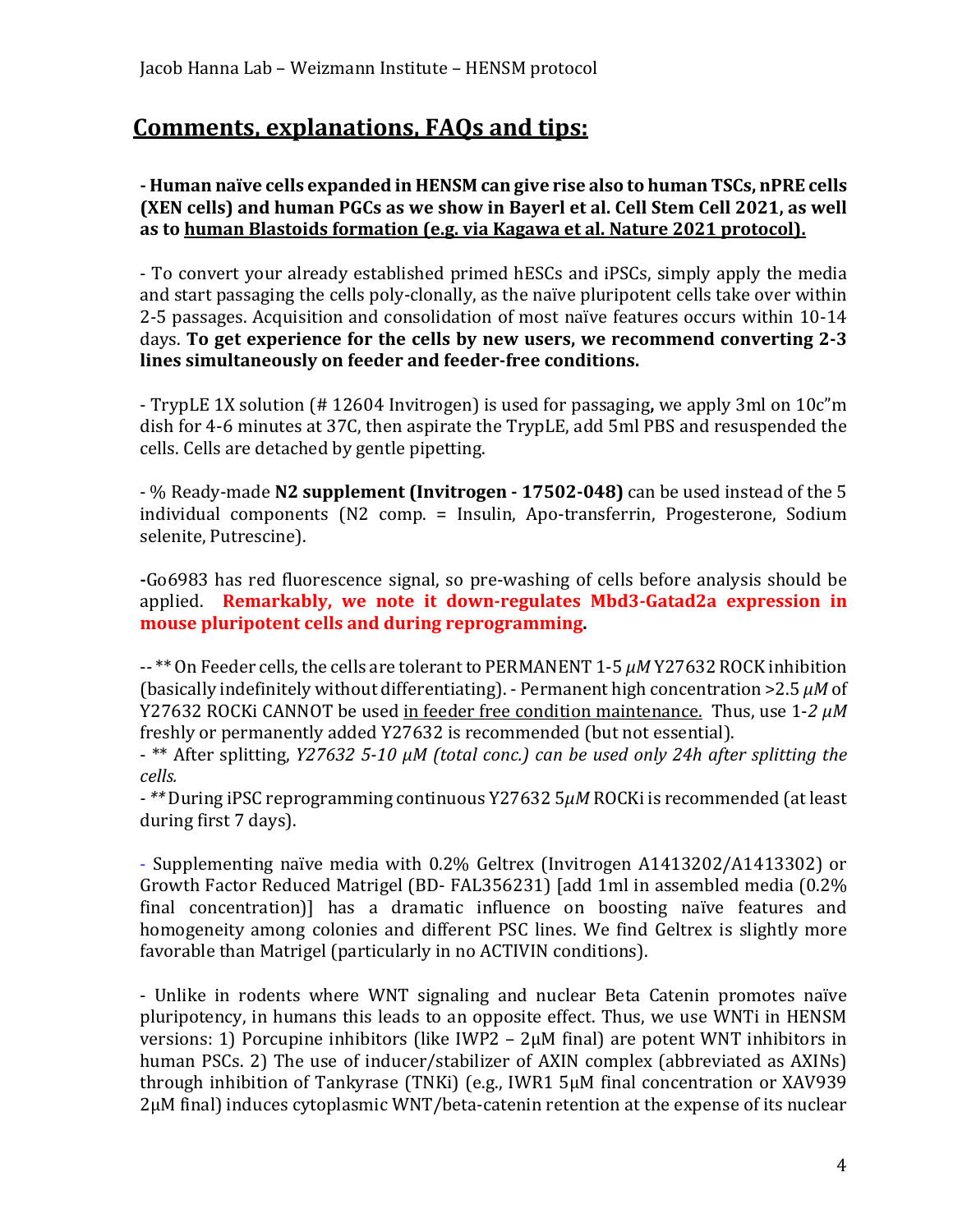localization effects, and thus reduces mesodermal gene expression patterns, reduces dependence on exogenous FGF2, and boosts epithelial signature and pluripotency gene expression. XAV939 or IWP2 vield better outcome than IWR1 in HENSM conditions also in terms of cell growth rate and less toxicity, and most prominently in ACTIVIN free conditions.

- Alpha-KG (Dimet2-oxoglutarate; Sigma  $349631$ ; add  $60\mu L$ ) – 0.8 mM final is another optional booster, but not needed as it tends to slow down proliferation.

- Cells can be expanded on plates coated with 0.2% gelatin/irradiated mouse feeder cells (we use DR4 routinely). More optimal for our current gene targeting approaches and subsequent colony picking.

- supplementing HENSM conditions with FGFRi PD173074 (0.5 μM) generated more rapidly human naïve PSCs capable of random X inactivation upon priming.

- Mitomycin C inactivated MEFs quickly die in NHSM and HENSM conditions and are NOT RECOMMENDED for use. Irradiated MEFs are much more resilient under these conditions.

- Media is relatively sensitive, no need for pre-heating (10 minutes at RT before use is enough, protect from light).

- Please make sure you use HUMAN LIF and NOT mouse Lif (Human LIF works both on mouse and human cells, Mouse Lif works only on mouse cells).

-Vial # indicated throughout the protocol is of course based on HANNA LAB internal aliquot stocks in our lab (which can change).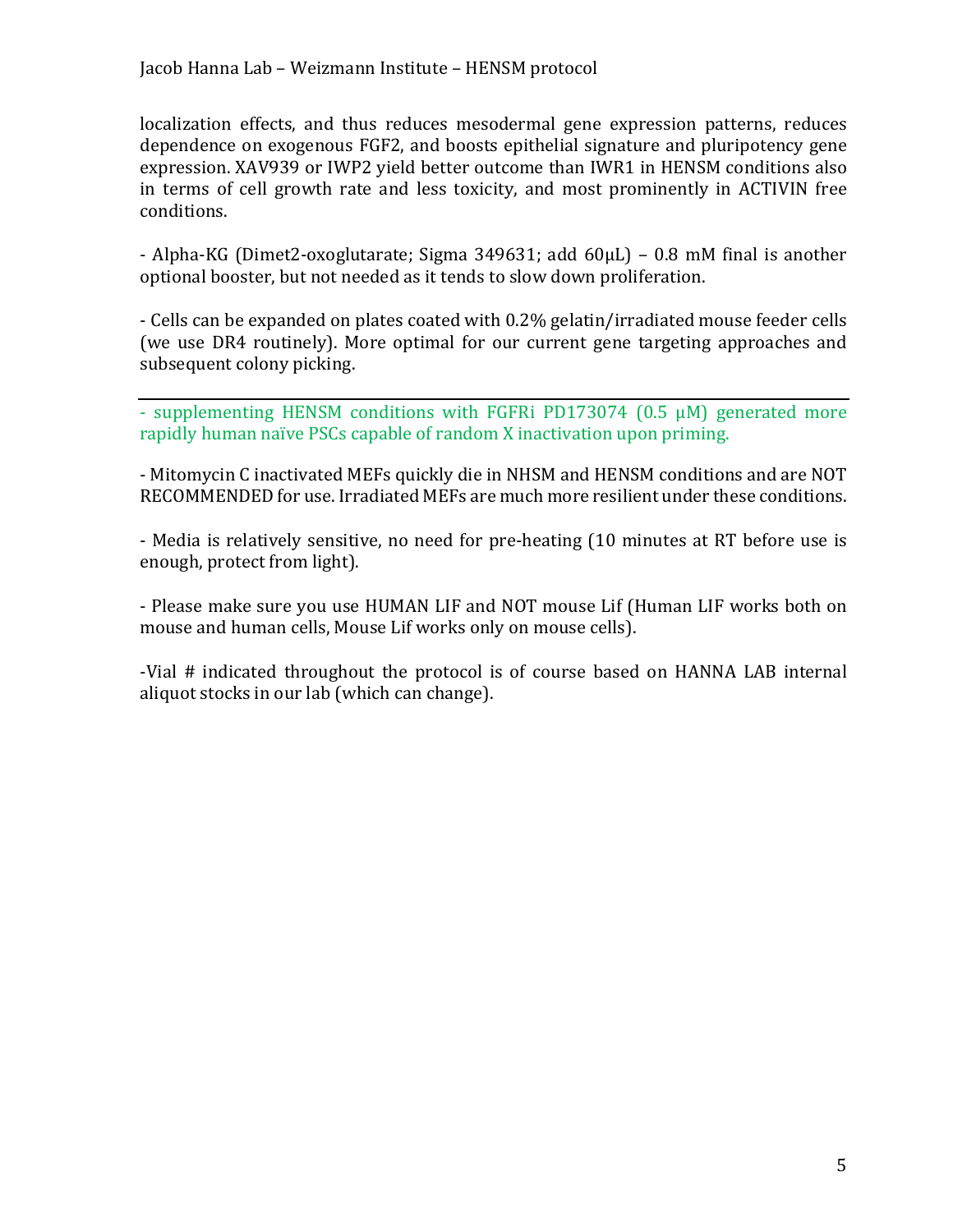# How should one approach adapting previously hESC/iPSC **differentiation protocols?**

We recommend to first test applying the differentiation protocol on human naïve cells, and/or simultaneously start with naïve cells, apply priming while the cells are adherent for 24-48 hours with primed human ESC medium, and then apply your differentiation protocol.

### **Human Naïve Cell Handling Protocols:** -**Freezing human naïve cells:**

Solution 1: 20% DMSO and 80% FBS

Solution 2: Freshly made HENSM medium including additional **20μM final** Y27632 ROCKi.

Re-suspend cells in 1:1 solution mix and freeze in regular cryotubes at -80 in styro-foam boxes (for at least 1 day – up to 2 months). Then move vials to liquid nitrogen. No need to use special freezing devices throughout the process.

#### **- Thawing human naïve cells:**

Thaw vial at 37C and spin down in 10ml of 15% FBS supplemented DMEM (3 min at 1000RPM). Plate cells in HENSM containing 20μM ROCKi.

#### **- DNA electroporation in human naïve PSCs:**

200-50ug DNA can be used for electroporation 10"cm confluent plate of human naïve PSCs harvested and trypsinized into single cells (0.05% trypsin or TrypLE).

Electroporation parameters on human naive PSCs on BIORAD Gene Pulser Xcell (with CE module): Square wave pulse protocol, Voltage: 250V, Pulse length 20ms, Number of pulses: 1, Pulse interval .0 (sec), 4mm cuvettes (BIORAD).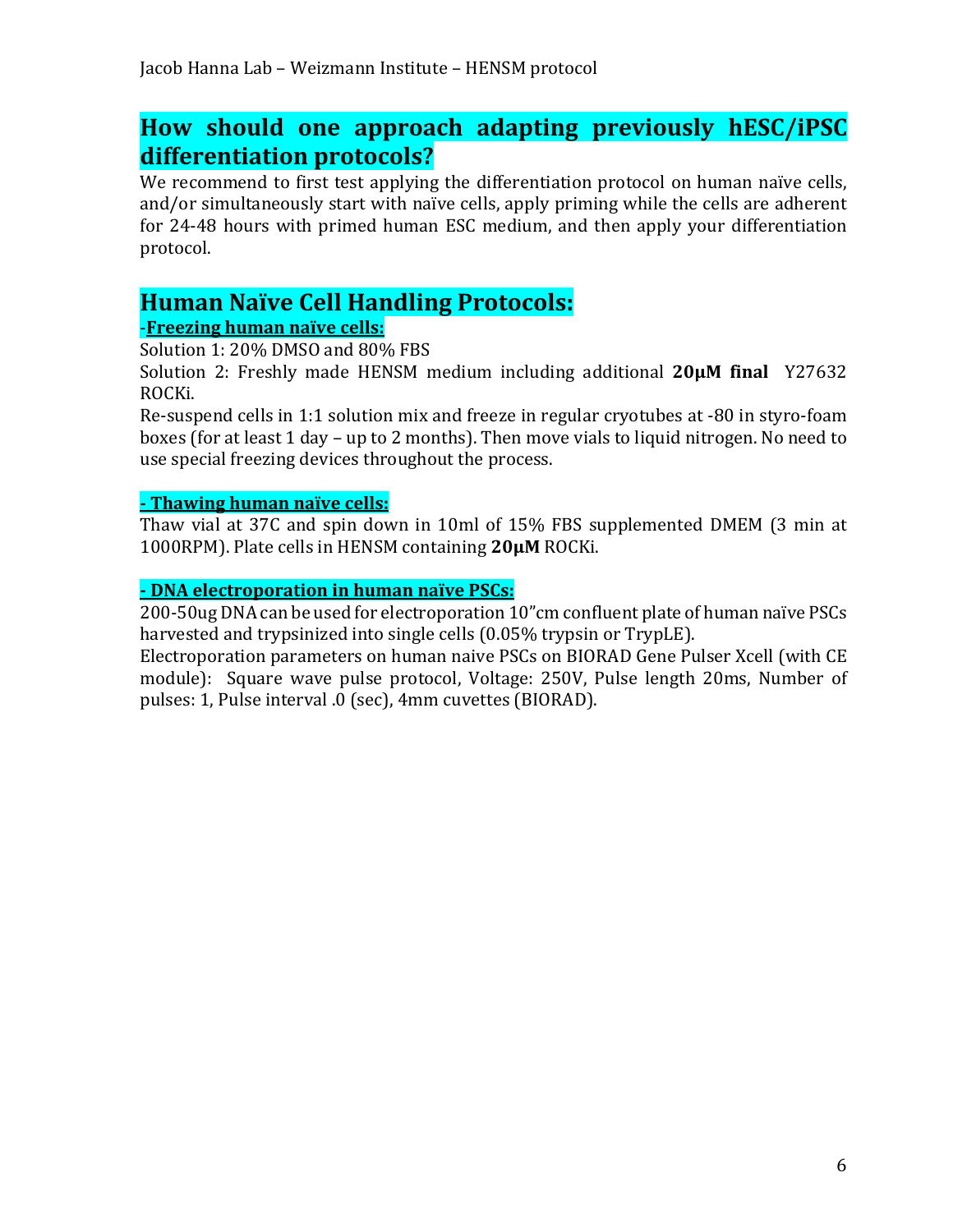## **Preparing N2 stock components in-house:**

Insulin (Prospec Bio CYT  $270 = 1000$ mg)

• Prepare a 25mg/ml stock solution by dissolving 1000mg insulin in 40ml 0.01M HCl overnight at 4C. Sterile filter and store in 200µl individual aliquots in -80C (use 1 vial per 500ml bottle).

Apo-Transferrin (ATF Prospec PRO-325 - 5000MG)

• Prepare a 100mg/ml stock by dissolving 5000mg A-T in 50ml dH20 overnight at 4C. Sterile filter and store in-80C. Make 250ul aliquots (use 1 vial per 500ml bottle)

Progesterone (Sigma P8783, 25g)

• Prepare a 0.6mg/ml stock by dissolving 6mg Progesterone into 10ml Ethanol. Sterile filter and store in -80C. Make 17µl individual aliquots (use 1 vial per 500ml bottle)

Putrescine (Sigma P5780, 25g)

• Prepare a 160mg/ml stock by dissolving 1.6g Putrescine into 10ml dH20. Sterile filter and store. Make  $50\mu l$  individual aliquots and store in -80C (use 1 vial per  $500\text{ml}$ bottle)

Sodium Selenite (Sigma S5261, 25g)

• Prepare a 1.5mM stock by dissolving 2.59mg Na Selenite in 10ml dH2O. Make 10µl individual aliquots and store in -80C (use 1 vial per 500ml bottle)

# **Preparing B27 supplement in-house (AKA B22):**

## See Hanna lab website for our in-house protocol:

http://hannalabweb.weizmann.ac.il/wp-content/uploads/2014/10/Hanna-Lab-Protocol-B27-B22-Protocol.pdf